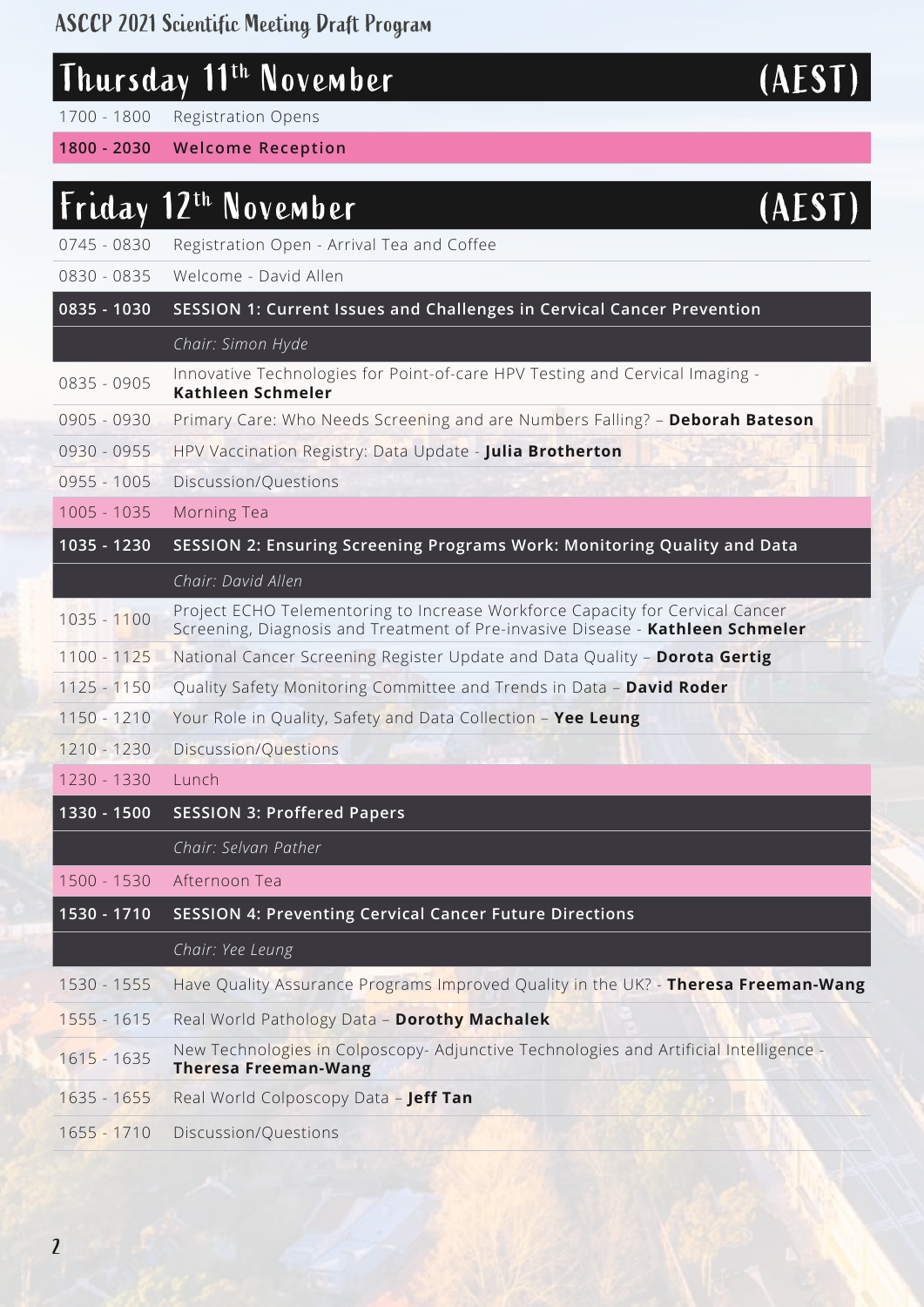# Saturday 13<sup>th</sup> November (AEST)

| 0800 - 0830 | Registration Open - Arrival Tea and Coffee                                                                                          |
|-------------|-------------------------------------------------------------------------------------------------------------------------------------|
| 0830 - 1030 | <b>SESSION 5: Management of Non Cervical HPV Neoplasia</b>                                                                          |
|             | Chair: Annabelle Farnsworth                                                                                                         |
| 0830 - 0900 | Vulvar Squamous Cell Carcinoma: Precursor Lesions, Molecular Pathways - David Kolin                                                 |
| 0900 - 0925 | Clinical Relevance Biomarkers in Cervical and Vulvar Neoplasia - David Kolin                                                        |
| 0925 - 0955 | Prevalence of Anal Dysplasia Among Women with Cervical/Vaginal/Vulvar Dysplasia -<br>Results of the PANDA Trial - Kathleen Schmeler |
| 0955 - 1015 | HPV Related Anal Disease in Australian Women - Richard Hillman                                                                      |
| 1015 - 1030 | Discussion/Questions                                                                                                                |
| 1030 - 1100 | Morning Tea                                                                                                                         |
| 1100 - 1230 | <b>SESSION 6: Difficult Management Issues</b>                                                                                       |
|             | Chair: Trevor Tejada-Berges                                                                                                         |
| 1100 - 1120 | The International Endocervical Adenocarcinoma Criteria and Classification - David Kolin                                             |
| 1120 - 1140 | Management of Glandular Abnormalities - LLETZ Versus Conisation: Does it Matter? -<br><b>Theresa Freeman-Wang</b>                   |
| 1140 - 1200 | The Conservative Management of CIN 2 - Peter Sykes                                                                                  |
| 1200 - 1220 | The Management of Multizonal Lower Genital Tract Disease - Theresa Freeman-Wang                                                     |
| 1220 - 1230 | Discussion/Questions                                                                                                                |
| 1230 - 1330 | Lunch                                                                                                                               |
| 1330 - 1500 | SESSION 7: Let's Talk Indigenous Health Australia and New Zealand                                                                   |
|             | Chair: Lois Eva                                                                                                                     |
| 1330 - 1350 | Māori Women and the Cervical Screening Programme in New Zealand -<br>Wendy Burgess (Ngāti Kahungunu, Ngāti Hawea)                   |
| 1350 - 1410 | Self-testing in New Zealand - Georgina McPherson                                                                                    |
| 1410 - 1430 | Australian Perspective                                                                                                              |
| 1430 - 1450 | Urban/Indigenous Perspective                                                                                                        |
| 1450 - 1500 | Discussion/Questions                                                                                                                |
| 1500 - 1530 | Afternoon tea                                                                                                                       |
| 1530 - 1645 | SESSION 8: Stranger Things - A Series of Incredible Stories                                                                         |
|             | Moderators: Supuni Kapurubandara,<br>Simon Hyde & Patricia Guzman                                                                   |
| 1900 - 2230 | <b>Conference Dinner</b>                                                                                                            |